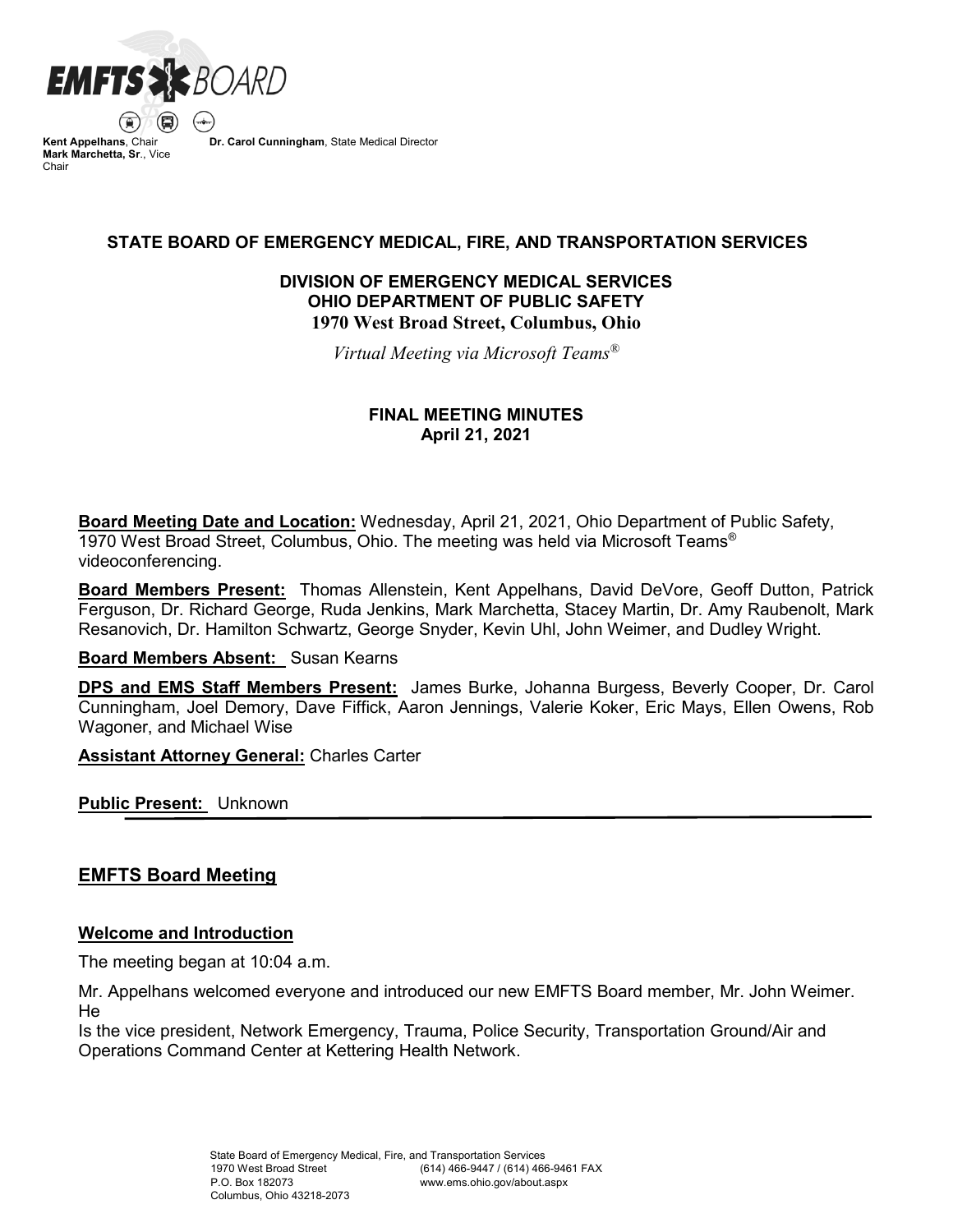# **Roll Call**

| Mr. Thomas Allenstein            | Present | Ms. Stacey Martin     | Present |
|----------------------------------|---------|-----------------------|---------|
| Mr. Kent Appelhans (Chair)       | Present | Dr. Amy Raubenolt     | Present |
| Mr. David DeVore                 | Present | Mr. Mark Resanovich   | Present |
| Mr. Geoff Dutton (arrived 11:40) | Present | Dr. Hamilton Schwartz | Present |
| Mr. Patrick Ferguson             | Present | Mr. George B. Snyder  | Present |
| Dr. Richard George               | Present | Mr. Kevin Uhl         | Present |
| Ms. Ruda Jenkins                 | Present | Mr. John Weimer       | Present |
| Ms. Susan Kearns                 | Absent  | Mr. Dudley Wright     | Present |
| Mr. Mark Marchetta (V.Chair)     | Present |                       |         |

# **Open Forum**

Mr. Appelhans inquired if there were any guests who would like to address the Board. No guests were present to address the Board.

# **Consent Agenda**

Mr. Appelhans requested a motion to approve the Consent Agenda items that were distributed prior to the meeting including the EMFTS Board Retreat minutes of February 10<sup>th</sup>, EMFTS Board minutes of February 11, 2020, the Certificates of Accreditation, the Certificates of Approval, and the February and March EMS certifications.

*ACTION: Motion to approve the Consent Agenda items that were distributed prior to the meeting including the EMFTS Board Retreat minutes of February 10th, EMFTS Board minutes of February 11, 2020, the Certificates of Accreditation, the Certificates of Approval, and the February and March EMS certifications.* Mr. Wright – First. Mr. Marchetta – Second. None opposed. Mr. Martchetta (170610 certification renewal) -abstained. **Motion approved.**

Mr. Appelhans introduced himself as the Chair of the State Board of Emergency Medical, Fire, and Transportation Services. The proceedings were called to order at 10:08 a.m. on April 21, 2021.

# **Roll Call**

| Mr. Thomas Allenstein            | Present | Ms. Stacey Martin     | Present |
|----------------------------------|---------|-----------------------|---------|
| Mr. Kent Appelhans (Chair)       | Present | Dr. Amy Raubenolt     | Present |
| Mr. David DeVore                 | Present | Mr. Mark Resanovich   | Present |
| Mr. Geoff Dutton (arrived 11:40) | Absent  | Dr. Hamilton Schwartz | Present |
| Mr. Patrick Ferguson             | Present | Mr. George B. Snyder  | Present |
| Dr. Richard George               | Present | Mr. Kevin Uhl         | Present |
| Ms. Ruda Jenkins                 | Present | Mr. John Weimer       | Present |
| Ms. Susan Kearns                 | Absent  | Mr. Dudley Wright     | Present |
| Mr. Mark Marchetta (V.Chair)     | Present |                       |         |

It was noted for the record that a majority of the members of the Board were present.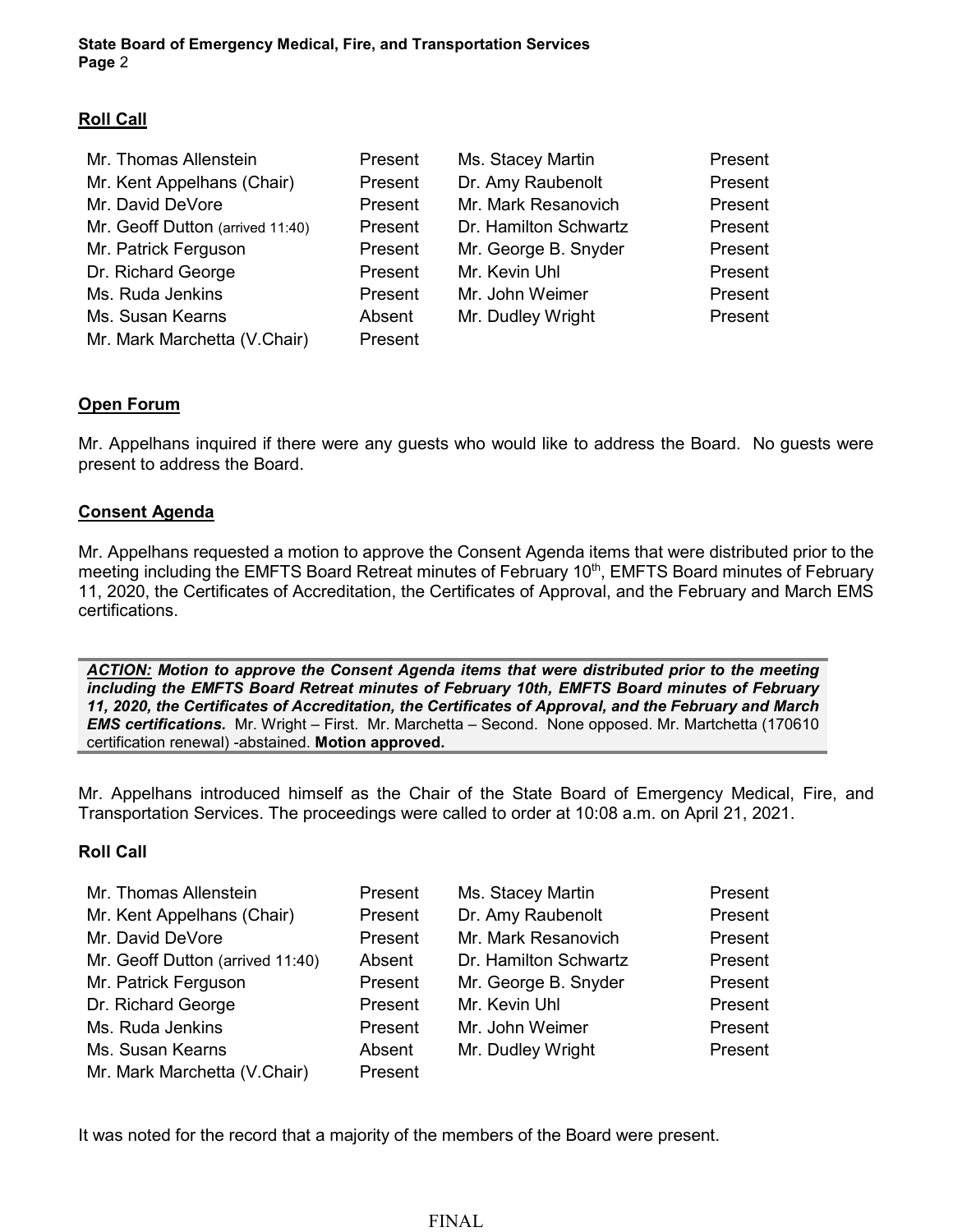The Board reviewed the following case(s):

## **SUMMARY SUSPENSION**

• EMS Case No. 2020-417-BE100, Jestin M. Brown, Certificate No. 172837

Assistant Attorney General Charles Carter gave a synopsis of the case.

• EMS Case No. 2020-417-BE100, Jestin M. Brown, Certificate No. 172837. Mr. Brown was an active EMT with an expiration date of September 28, 2021. On or about December 14, 2020 in Muskingum County Court of Common Pleas, Case no. CR2020-0422, Mr. Brown pleaded guilty to Attempted Gross Sexual Imposition, a felony of the fifth degree. Proof of that knowing and voluntary plea is in exhibit B. As a result of that plea and conviction, he was designated at a Tier 1 sex offender, with annual registration for 15 years. Mr. Brown purposefully compelled another person, date of birth 11/16/2006, to submit by force or threat of force to sexual contact. Exhibit A is the affidavit from Investigator Joel Demory attesting to the foregoing facts. The Board must determine whether there is clear and convincing evidence that; 1) Mr. Brown's continued practice presents immediate and serious harm to the public and that 2) Mr. Brown has pleaded guilty to a felony.

## **REPORT AND RECOMMENDATIONS ~ none**

#### **GOLDMANS**

These proceedings were held before the Board pursuant to Goldman v. State Medical Board of Ohio where the respondents did not properly request a hearing in the cases. The individuals named did not have the ability to present written or oral testimony; however, they may be present to hear the proceedings and outcome.

All Board members received the sworn affidavits and accompanying exhibits for the Goldman proceedings from the EMS investigators. The affidavits contained the evidence and testimony upon which was deliberated.

There were nine adjudications. The proceedings were in the matters of:

- EMS Case No. 2018-149-BE100, Steven M. Garen, Certificate No. 78191
- EMS Case No. 2019-346-BE100, Jessica L. Lemly, Certificate No. 141553
- EMS Case No. 2019-487-BE100, Corey D. Michel, Certificate No. 139767
- EMS Case No. 2020-081-E500, Terri J. Christy, Certificate No. 145860
- EMS Case No. 2020-185-E100, Olan E. Leonard, Certificate No. 101354
- EMS Case No. 2020-239-E100, Melissa K. Cox, ID No. 227687
- EMS Case No. 2020-313-E700, Beachwood Transportation, LLC, Temporary Service Code No. 18-149-5
- EMS Case No. 2020-544-BE100, Chad G. Buchanan, Certificate No. 100268
- EMS Case No. 2020-034-E100, Jennifer R. Schwartz, Certificate No. 101245

Mr. Appelhans requested a motion to admit the sworn affidavits and the accompanying exhibits in the aforementioned cases into evidence.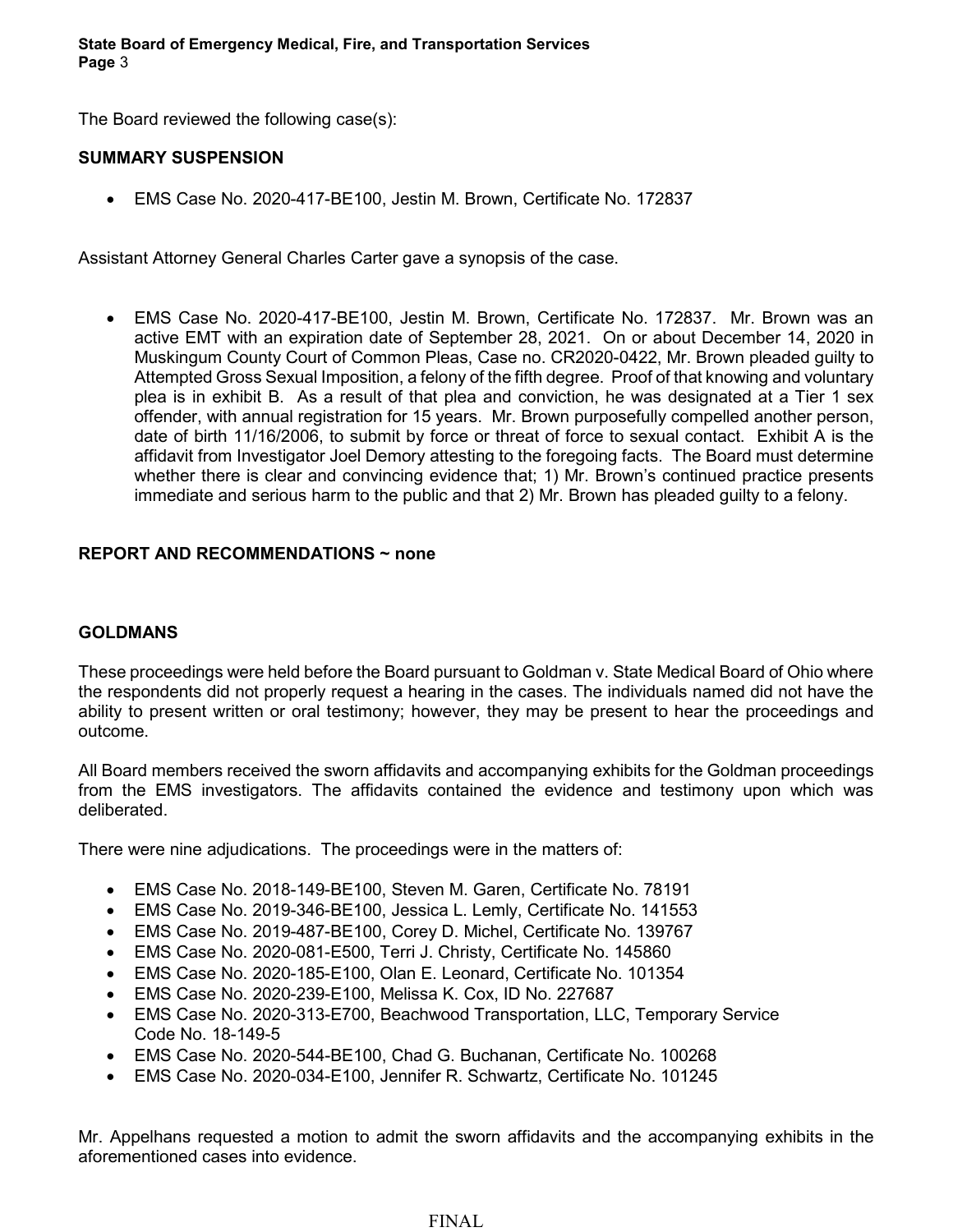*ACTION: Motion to admit the sworn affidavits and accompanying exhibits in the aforementioned cases into evidence.* Mr. Snyder – First. Dr. Schwartz – Second. None opposed. None abstained. Motion approved.

There was no further evidence to come before the Board and the proceedings closed at 10:13 a.m.

The EMFTS Board did not enter into quasi-judicial deliberations.

#### **SUMMARY SUSPENSION MOTION**

*ACTION*: *In the matter of EMS Case Number 2020-417-BE100, Jestin M. Brown, Certificate Number 172837, I move that the Board issue an order to summarily suspend Mr. Brown's certificate to practice. There is clear and convincing evidence that Respondent's continued practice presents a danger of immediate and serious harm to the public and that the certificate holder has pled guilty to one (1) count of Attempted Gross Sexual Imposition, a felony of the fifth degree. The Board order shall include a Notice of Opportunity for Hearing for violations of Ohio Revised Code 4765.112 and Ohio Administrative Code 4765-10-03(B)(2)(a).* Mr. Snyder – First. Mr. Marchetta – Second. None opposed. Mr. Allenstein and Mr. Wright- abstained. **Motion approved.**

#### **GOLDMAN MOTIONS**

*ACTION*: *In the matter of EMS Case Number 2018-149-BE100, Steven M. Garen, Certificate Number 78191, I move that the Board issue an adjudication order finding that Mr. Garen has been convicted of Grand Theft, a felony of the fourth degree, and Contributing to Unruliness or Delinquency of a Child, a misdemeanor of the first degree, and that Mr. Garen's EMS certification be permanently revoked.* Mr. Snyder – First. Mr. Marchetta – Second. None opposed. Mr. Allenstein and Mr. Wright - abstained. **Motion approved.**

*ACTION*: *In the matter of EMS Case Number 2019-346-BE100, Jessica L. Lemly, Certificate Number 141553, I move that the Board issue an adjudication order finding that Ms. Lemly has been convicted of Theft, a felony of the fourth degree, and that Ms. Lemly's EMS certification be revoked.* Mr. Snyder – First. Mr. Marchetta – Second. None opposed. Mr. Allenstein, Mr. DeVore and Mr. Wright - abstained. **Motion approved.**

*ACTION*: *In the matter of EMS Case Number 2019-487-BE100, Corey D. Michel, Certificate Number 139767, I move that the Board issue an adjudication order finding that Mr. Michel violated Ohio Administrative Code 4765-9-01(B), and that Mr. Michel's EMS certification be revoked.*  Mr. Snyder – First. Mr. Marchetta - Second. None opposed. Mr. Allenstein and Mr. Wright - abstained. **Motion approved.**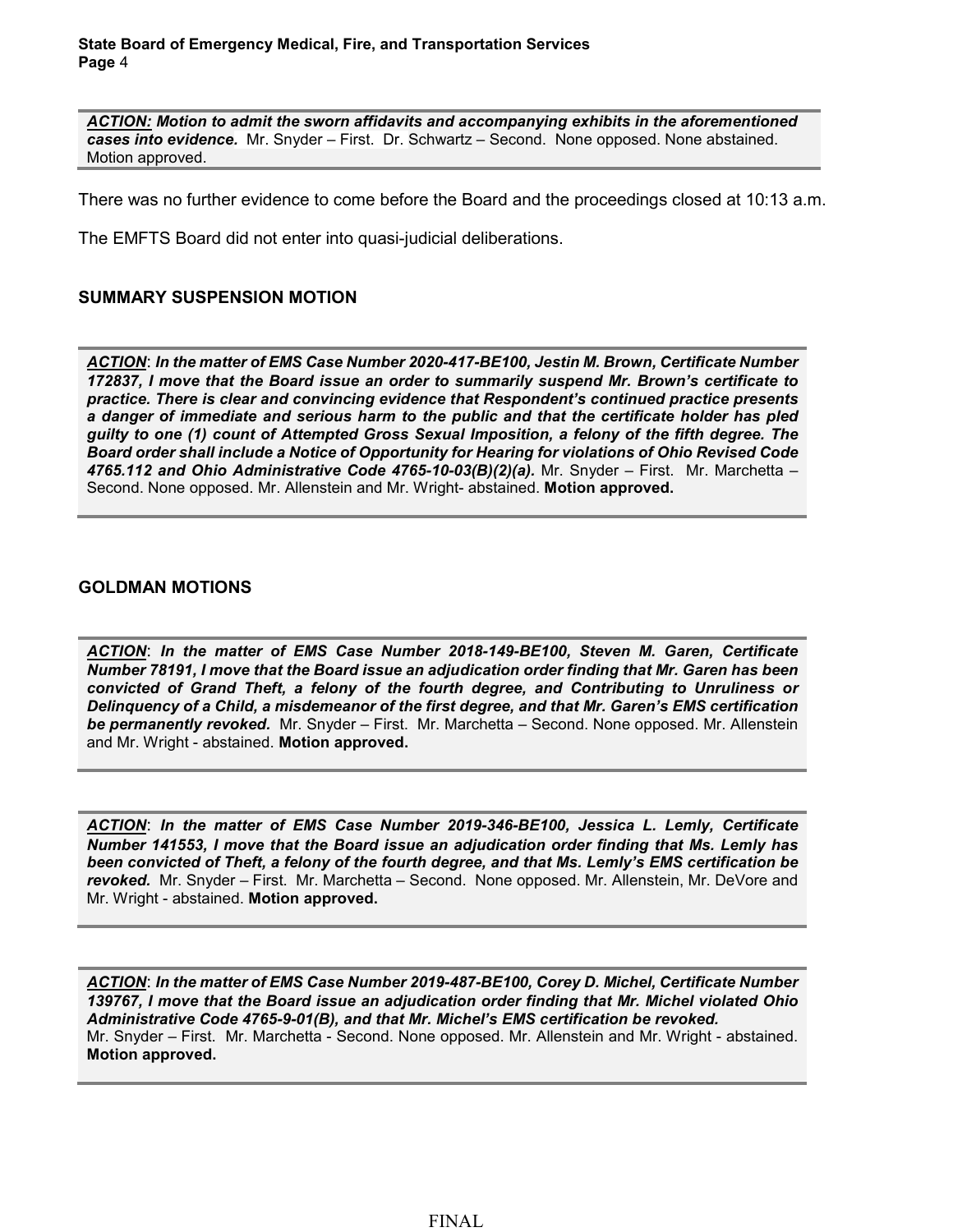*ACTION*: **In the matter of EMS Case Number 2020-034-E100, Jennifer R. Schwartz, Certificate Number 101245, I move that the Board issue an adjudication order finding that Ms. Schwartz violated Ohio Administrative Code 4765-10-03(B)(2)(a) & (d), and that Ms. Schwartz's EMS certification be revoked.** Mr. Snyder – First. Mr. Marchetta – Second. None opposed. Mr. Allenstein and Mr. Wright - abstained. **Motion approved.**

*ACTION*: *In the matter of EMS Case Number 2020-081-E300, Terri J. Christy, Certificate Number 145860, I move that the Board issue an adjudication order finding that Ms. Christy failed to meet the requirements to obtain a certification as an EMS Continuing Education Instructor, and that Ms. Christy's application for EMS Continuing Education Instructor be denied.* Mr. Snyder – First. Mr. Marchetta – Second. None opposed. Mr. Allenstein and Mr. Wright - abstained. **Motion approved.**

*ACTION*: *In the matter of EMS Case Number 2020-185-E100, Olan E. Leonard, Certificate Number 101354, I move that the Board issue an adjudication order finding that Mr. Leonard failed to meet reciprocity certification requirements by being convicted of Fraudulent Schemes, a misdemeanor of moral turpitude, and by being sanctioned by the EMS licensing entity of West Virginia, and that Mr. Leonard's reciprocity application for Paramedic be denied.* Mr. Snyder – First. Mr. Marchetta – Second. None opposed. Mr. Allenstein and Mr. Wright - abstained. **Motion approved.**

*ACTION*: *In the matter of EMS Case Number 2020-239-E100, Melissa K. Cox, ID Number 227687, I move that the Board issue an adjudication order finding that Ms. Cox failed to meet reciprocity certification requirements by being convicted of Residential Entry, and Obstruction, both being misdemeanors of moral turpitude, and that Ms. Cox's reciprocity application for Emergency Medical Technician be denied.* Mr. Snyder – First. Mr. Marchetta – Second. None opposed. Mr. Allenstein and Mr. Wright - abstained. **Motion approved.**

*ACTION*: *In the matter of EMS Case Number 2020-313-E700, Beachwood Transportation, LLC, Temporary Service Code Number 18-149-5, I move that the Board issue an adjudication order finding that Beachwood Transportation, LLC, refused to submit to a vehicle inspection, and that Beachwood's temporary license be revoked and application for licensure be denied.*  Mr. Snyder – First. Mr. Marchetta – Second. None opposed. Mr. Allenstein and Mr. Wright - abstained. **Motion approved.**

*ACTION*: *In the matter of EMS Case Number 2020-544-BE100, Chad G. Buchanan, Certificate Number 100268, I move that the Board issue an adjudication order finding that Mr. Buchanan has been convicted of three counts of Pandering Obscenity Involving a Minor, being felonies of the second degree, three counts of Pandering Sexually Oriented Material Involving a Minor, being felonies of the second degree, and one count of Gross Sexual Imposition, being a felony of the third degree, and that Mr. Buchanan's EMS certification be permanently revoked.* 

Mr. Snyder – First. Mr. Marchetta – Second. None opposed. Mr. Allenstein and Mr. Wright - abstained. **Motion approved.**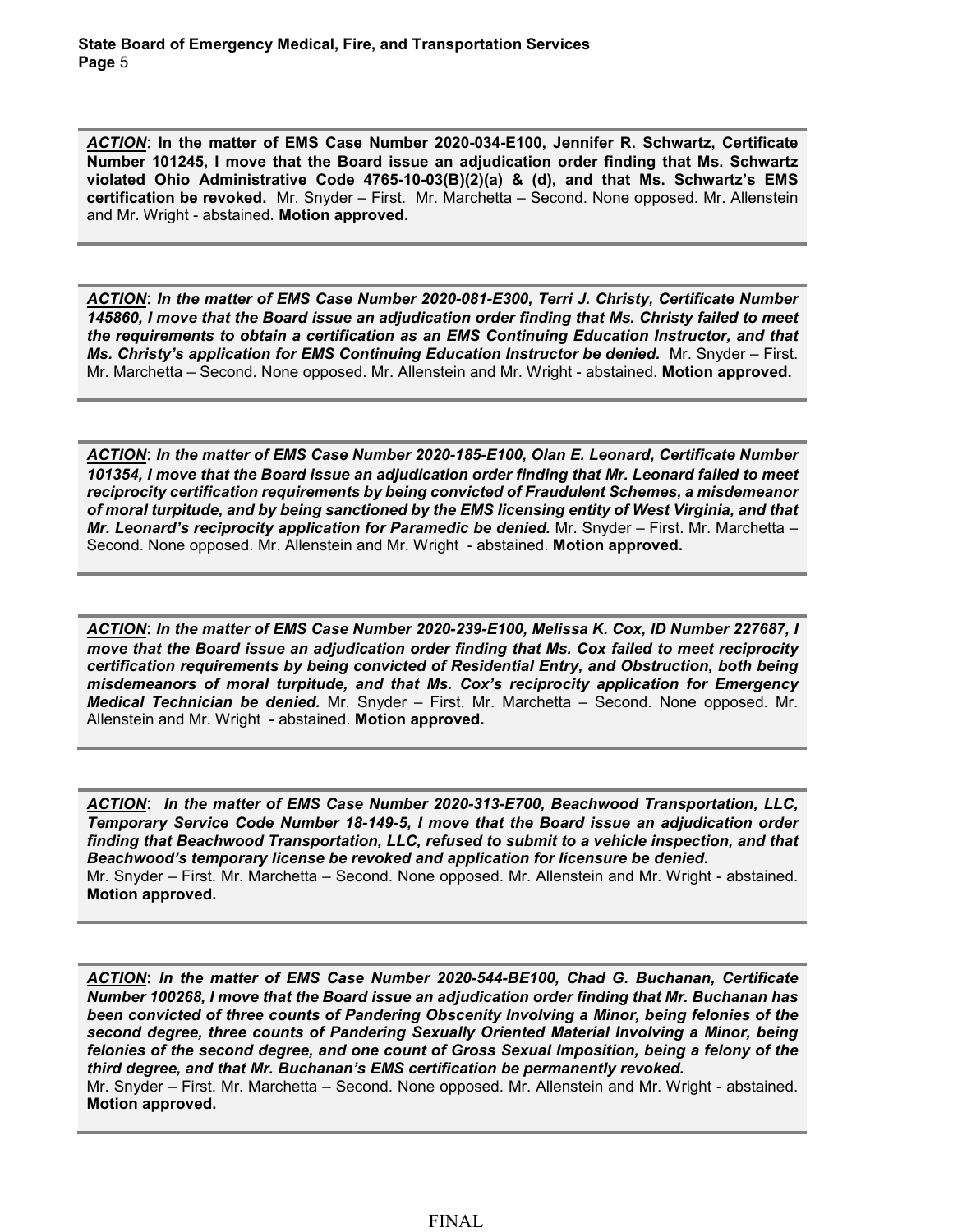### **EMS and Medical Transportation Investigations**

| <b>ACTION: Motion to close the following Medical Transportation case(s).</b><br>Mr. Snyder - First. Mr. Marchetta - Second. Mr. Allenstein and Wright - Abstained. None opposed.<br>Motion approved. |               |  |  |
|------------------------------------------------------------------------------------------------------------------------------------------------------------------------------------------------------|---------------|--|--|
| 2020-007-E400 *Refer to Medical Director                                                                                                                                                             | 2020-556-E700 |  |  |
| 2020-219-E700 *Refer to Medical Director                                                                                                                                                             | 2021-009-E700 |  |  |
| 2020-272-E700                                                                                                                                                                                        | 2021-036-E700 |  |  |
| 2020-442-E700                                                                                                                                                                                        |               |  |  |

| <b>ACTION: Motion to accept the following Consent Agreements.</b> Mr. Snyder – First. Mr. Marchetta –<br>Second. Mr. Allenstein and Mr. Wright - Abstained. None opposed. Motion approved. |                |
|--------------------------------------------------------------------------------------------------------------------------------------------------------------------------------------------|----------------|
| 2020-175-BE100                                                                                                                                                                             | 2020-550-E100  |
| 2020-501-BE100                                                                                                                                                                             | 2020-572-E400  |
| 2020-523-BE100                                                                                                                                                                             | 2021-037-BE100 |
| 2020-533-E100                                                                                                                                                                              | 2021-049-E500  |
| 2020-549-E100                                                                                                                                                                              |                |

*ACTION: Motion to close the following cases. The following cases have been recommended to be closed due to lack of jurisdiction, referral to local medical director, deferral to department discipline, certifications have expired, or non-violations of ORC and/or OAC.* Mr. Snyder – First. Mr. Marchetta – Second. Mr. Allenstein and Mr. Wright - Abstained. None opposed. **Motion approved.**

2019-526-E500 2020-389-E400 2020-494-E500 2020-568-BE500

2021-033-E500 2021-041-BE500 2021-101-E100

| ACTION: Motion to close the following cases; individuals have met the stipulations of their            |               |  |  |
|--------------------------------------------------------------------------------------------------------|---------------|--|--|
| <b>Consent Agreements.</b> Mr. Snyder – First. Mr. Marchetta – Second. Mr. Allenstein and Mr. Wright – |               |  |  |
| Abstained. None opposed. Motion approved.                                                              |               |  |  |
| 2017-312-E100                                                                                          | 2018-435-E300 |  |  |

| 2017-312-E100  | 2018-435-E300  |
|----------------|----------------|
| 2017-584-BE300 | 2018-467-E300  |
| 2017-603-E100  | 2018-471-E300  |
| 2017-750-E300  | 2018-505-BE300 |
| 2018-70-E300   | 2018-571-E300  |
| 2018-131-E300  | 2018-608-BE300 |
| 2018-154-E300  | 2019-392-E400  |
| 2018-346-E300  | 2020-125-BE100 |
| 2018-425-E300  | 2020-186-E300  |
| 2018-427-E300  | 2020-302-E100  |
| 2018-431-E300  | 2020-405-E700  |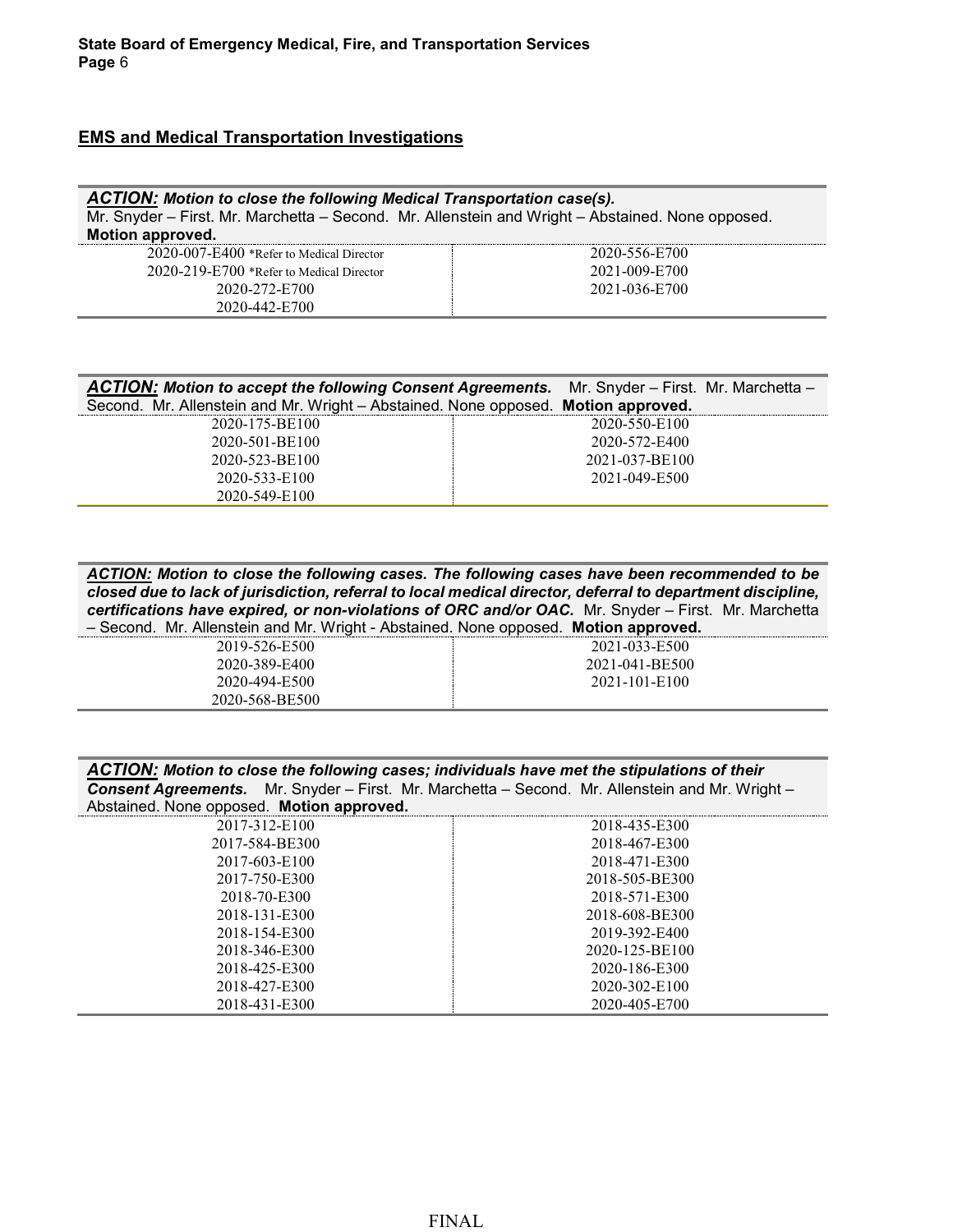*ACTION: Motion to close the following case. Individuals/Entities did not meet the requirements of their consent agreement or failed to meet audit requirements prior to surrender or expiration of certification. Re-open if reapplies.*

Mr. Snyder – First. Mr. Marchetta – Second. Mr. Allenstein and Mr. Wright – Abstained. None opposed. **Motion approved.**

> 2017-678-E300 2019-268-BE100 2019-360-BE300

*ACTION: Motion to close the following cases. Individuals/Entities were audited at their respective certification level and their certification has expired. Re-open if re-applies:*

Mr. Snyder – First. Mr. Marchetta – Second. Mr. Allenstein and Mr. Wright – Abstained. None opposed. **Motion approved.**

2018-530-E300

*ACTION: Motion to close the following cases; accept surrender for permanent revocation of their respective certificate(s).* Mr. Snyder – First. Mr. Marchetta – Second. Mr. Allenstein and Mr. Wright – Abstained. None opposed. **Motion approved.**

2021-050-BE100

*ACTION: Motion to issue Notices of Opportunity for Hearings for the following cases.* Mr. Snyder – First. Mr. Marchetta – Second. Mr. Allenstein, Mr. Ferguson (2019-506-BE500) and Mr. Wright – Abstained. None opposed. **Motion approved.**

| 2017-539-E300  | 2020-443-BE100 |
|----------------|----------------|
| 2019-506-BE500 | 2020-513-BE100 |
| 2019-592-E300  | 2020-573-E400  |
| 2019-652-BE100 | 2021-051-BE100 |
| 2019-683-E100  | 2021-139-E500  |
| 2020-252-E400  | 2021-140-E500  |

*ACTION: Motion to close the following cases due to one of the following reasons: inadvertently marked yes to conviction question, misdemeanor convictions which the Board has previously deemed "not involving moral turpitude," continuing education cases which now meet the requirements, non-patient care issues, and grandfathering issues of certification/conviction.*  Mr. Snyder – First. Mr. Marchetta – Second. Mr. Allenstein and Mr. Wright – Abstained. None opposed. **Motion approved.**

| 2021-017-E100  |
|----------------|
| 2021-021-E100  |
| 2021-026-E100  |
| 2021-028-E100  |
| 2021-034-E100  |
| 2021-039-E100  |
| 2021-046-E500  |
| 2021-071-E100  |
| 2021-104-BE500 |
|                |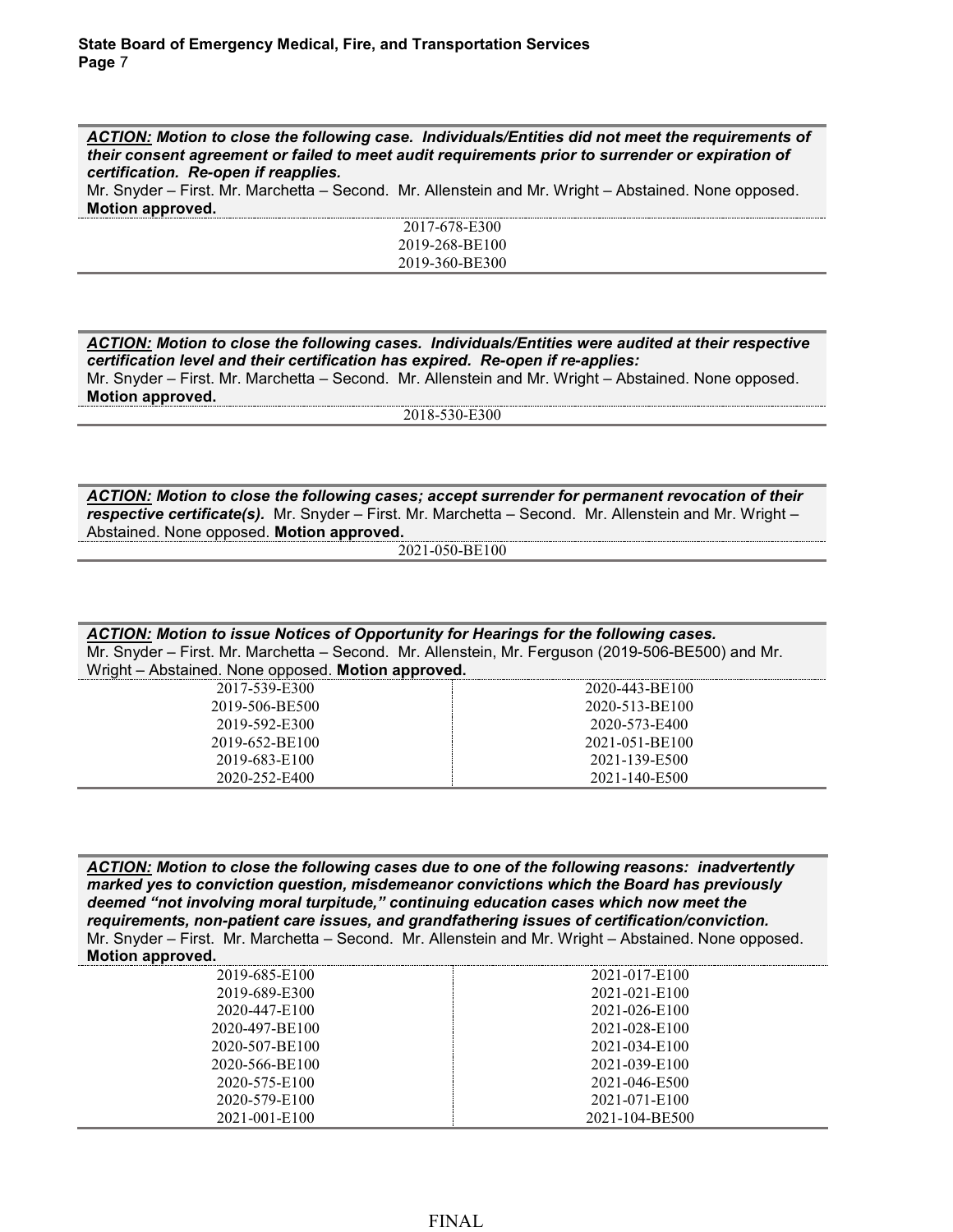### **Chair's Report, Kent Appelhans**

Mr. Appelhans reported that seat #4 has been filled with Mr. Weimer. Seat #13, Seat #17, and Seat #20 has still not been filled. Mr. de la Porte has resigned from the EMFTS Board; therefore, Seat #14 is now vacant and is in the process of receiving nominations to send to the Boards and Commissions.

### **State Medical Director, Dr. Carol Cunningham**

Dr. Cunningham reported that the Regional Physicians Advisory Board (RPAB) is still in need of members in regions 7 and 8.

Dr. Cunningham reported that in the EMFTS Board member packet there was an application for Dr. Phil Oblinger for region 6.

*ACTION: Motion to appoint Dr. Phil Oblinger to the Regional Physicians Advisory Board for region 6 membership.* Dr. Schwartz – First. Ms. Jenkins – Second. None opposed. None abstained. Motion approved.

Dr. Cunningham stated that at the last RPAB chair meeting four requests for waivers to serve as medical directors were reviewed and their documentation was sent to the EMFTS Board members.

Dr. Cunningham stated that Dr. Daniel L. Miller requested a medical director waiver. The RPAB chairs does not recommend granting him a waiver because he is not eligible to request a waiver because he does not nor has he ever practiced emergency medical medicine or is active in provision of emergency medical care as in OAC 4765-3-05(A)(2). No motion is required because he was not qualified for a waiver.

Dr. Cunningham stated that Dr. Brandon Forbes requested a medical director waiver and the RPAB Chairs recommend the waiver.

*ACTION: Motion to grant the medical director waiver for Dr. Brandon Forbes.* Dr. Raubenolt – First. Ms. Jenkins – Second. Discussion – Dr. Schwartz inquired about the background of Dr. Forbes. None opposed. None abstained. **Motion approved.**

Dr. Cunningham stated that Dr. Neil Tishman requested a medical director waiver and the RPAB Chairs recommend the waiver.

*ACTION: Motion to grant the medical director waiver for Dr. Neil Tishman.* Dr. Raubenolt – First. Mr. Marchetta – Second. None opposed. Mr. Snyder - abstained. **Motion approved.**

Dr. Cunningham stated that Dr. Ambrose Wu requested a medical director waiver and the RPAB Chairs recommend granting a waiver.

*ACTION: Motion to grant the medical director waiver for Dr. Ambrose Wu.* Dr. Raubenolt – First. Ms. Jenkins – Second. None opposed. Ms. Martin - abstained. **Motion approved.**

The next RPAB meeting will be held Thursday, May 6, 2021 at 1:00 pm.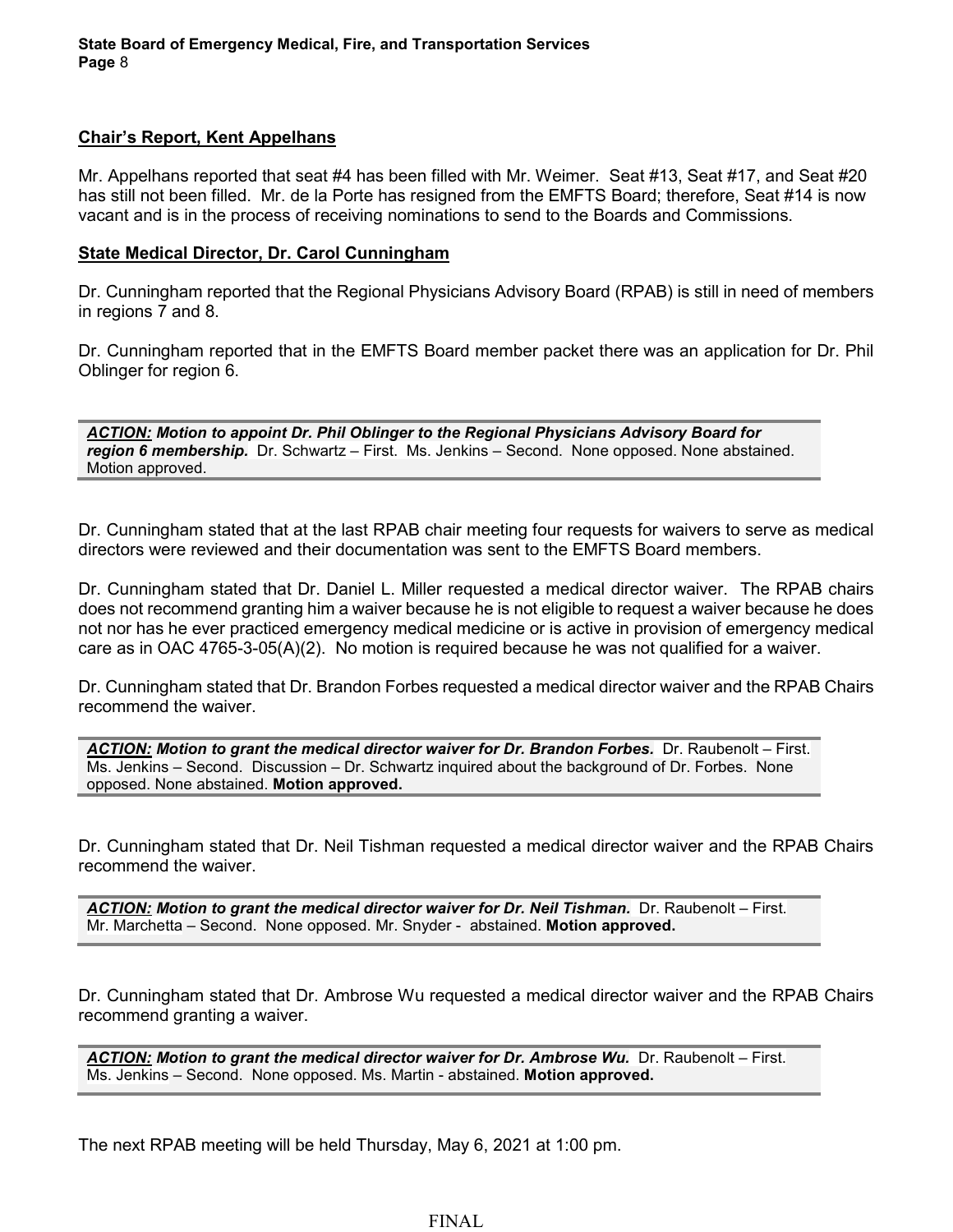Dr. Cunningham reported that there is a bill in Colorado that she wanted to bring to the attention of the EMFTS Board. A copy of Colorado's House Bill 21-1251 was sent to all Board members to review. In Colorado, there was an unfortunate death where a young person being arrested had been sedated with ketamine. The city where it happened banned ketamine and took away the rights of the medical director. The House Bill directs law enforcement not to call EMS for the purpose of chemical restraint in order to arrest them. EMS should only be dispatched for medical reasons. The bill proposes to create a board of physicians to decide when these drugs can be used and restrict the physicians.

The Regional Physician Advisory Board would like to write a letter to oppose this bill in Colorado because legislators should not be in control of medications. EMS medical directors should be allowed to practice medicine and provide protocols to EMS, and by excluding persons who are members or have any association with the National Association of EMS Physicians (NAEMSP), and they are limiting the physicians who actually have the most expertise that involve EMS providers. A discussion ensued regarding if there are any bills in Ohio currently and at this point and time there are not. The Board would like to be proactive in opposing this bill. Mr. Wise, EMFTS Board legal counsel, stated that it is under the Board's discretion to make the decision if they would allow the RPAB to write a letter. It was suggested that data be referenced regarding the number of times different medications have been administered with no known adverse effects.

Dr. Cunningham is requesting that the Board approve that the RBAB write a letter specifically on this issue.

*ACTION: Motion for the EMFTS Board to approve the Regional Physician Advisory Board to write a letter to the State of Colorado regarding House Bill 21-1251.* Dr. Schwartz – First. Dr. Raubenolt – Second. None opposed. None abstained. **Motion approved.**

### COVID-19

Since the last Board meeting the Johnson & Johnson<sup>®</sup> COVID-19 vaccination training module for EMS has been posted; however, the vaccine has been put on pause.

The federally sponsored response to the mass vaccinations site will be the Wolstein Center on the Cleveland University's campus. On April 7, 2021, Dr. Cunningham was appointed by Ohio Department of Health Director Stephanie McCloud as one of two overall medical directors for the FEMA COVID-19 Mass Vaccination Site at the Wolstein Center in Cleveland. It is the only federal supported site in Ohio. The Wolstein Center will be operational from April 17 through May 12, 2021. This may change because of Johnson & Johnson<sup>®</sup> vaccine pause. The goal from the White House is to administer 6000 doses a day. In addition, the requirement is to administer 38% to the underserved populations; however, that has been exceeded with about 50% served.

Dr. Cunningham stated that at the last Board meeting the Board approved the Melvin R. House Pennant award. Mr. House presented the awards to the recipients on March 9, 2021.

Dr. Cunningham was selected by Columbia University to serve as the key note speaker at the first Dr. Lorna Breen Memorial. Dr. Breen was an emergency medical physician at Columbia University who contracted COVID-19 and recovered. She returned back to work as the emergency department director at New York Presbyterian Hospital; however, she was overwhelmed and unfortunately she committed suicide. Dr. Cunningham said it has been a wonderful opportunity to interact with her family, friends and co-workers.

Dr. Cunningham was also selected by the U.S. Department of Homeland Security to serve as the representative for the United States at the European Commission Pandemic Workshop. Her presentation will provide the international perspective of the pandemic response and opportunities for improved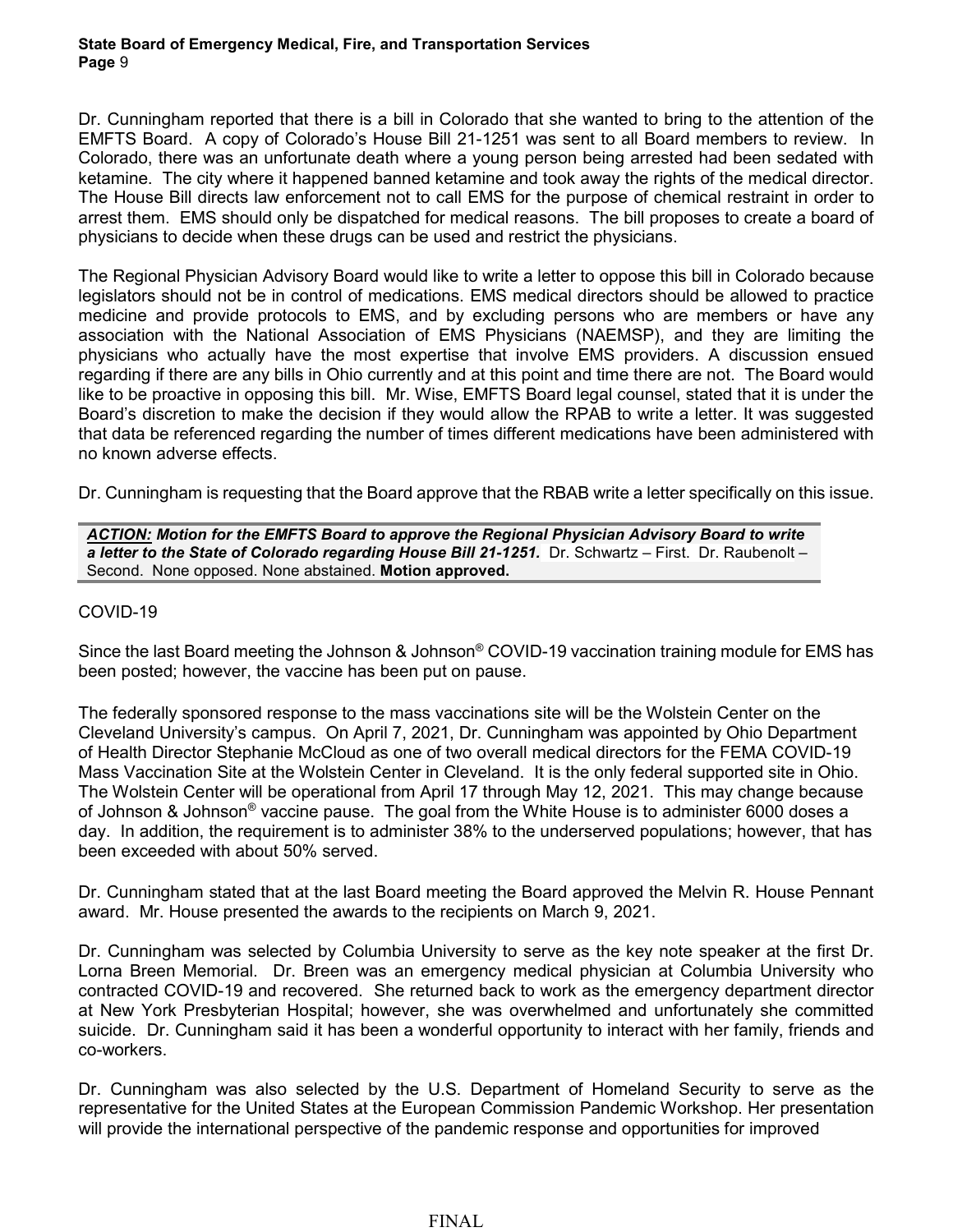resilience. She was asked for the resources that Ohio has created including the two Division of EMS' COVID-19 public service announcement videos.

## **EMS Staff Legal Counsel, Michael Wise**

Mr. Wise requested a motion for an administrative rules.

*ACTION: Motion that the Board approve filing rule Chapter 4765-18-11 and Chapter 4765-8 of the Ohio Administrative Code with the Common Sense Initiative Office and the Joint Committee on Agency Rule Review.* Ms. Martin – First. Mr. Wright – Second. None opposed. None abstained. **Motion approved.**

## **Assistant Attorney General, Charles Carter**

Mr. Carter reported that James Fields vs. Ohio Board of EMS, in Pike County Common Pleas Case number CV-148 and CV-149 has been closed.

Mr. Carter reported that John Holycross vs. EMFTS Board, in Franklin County Common Pleas Case number 21CV-1426/1428 has been filed. There were two cases that will be consolidated into one case. The appellant brief is due May 17<sup>th</sup> and the appellees brief is due May 31<sup>st</sup>.

## **Legislative Report, Ben Kimmel**

Executive Director Rob Wagoner reported that Ben Kimmel has been named the Chief Legislative Officer at the Ohio Department of Public Safety.

Ben Kimmel stated that SB 4 and SB 21 has not moved. SB 4 has been reported out of committee and this bill would exempt EMS operators from public records disclosure. SB 21 has been referred to the House Public Safety Transportation Committee.

Mr. Allenstein inquired about HB 23, the dementia training bill. Mr. Kimmel said it has been passed by the House. Mr. Wagoner stated that the bill provides 2 hours of dementia training. A discussion ensued regarding additional training added to the curriculum.

**ACTION ITEM:** Mr. Wagoner to provide Ben Kimmel with Mr. Allenstein's contact information.

# **Executive Director and Staff Reports, Robert Wagoner**

Mr. Wagoner reported that the Division of EMS has three new staff members who recently joined the Division.

- Heidi Picininni Human Services Program Consultant Research and Analysis
- Vanessa Reams Administrative Professional 2 Investigations
- Aaron Jennings Deputy Director

Five positions are in the process of being filled to include the following:

- AP2 Certifications: currently evaluating all interviewees with HR
- AP3 Certifications: filled with a start date of April 26, 2021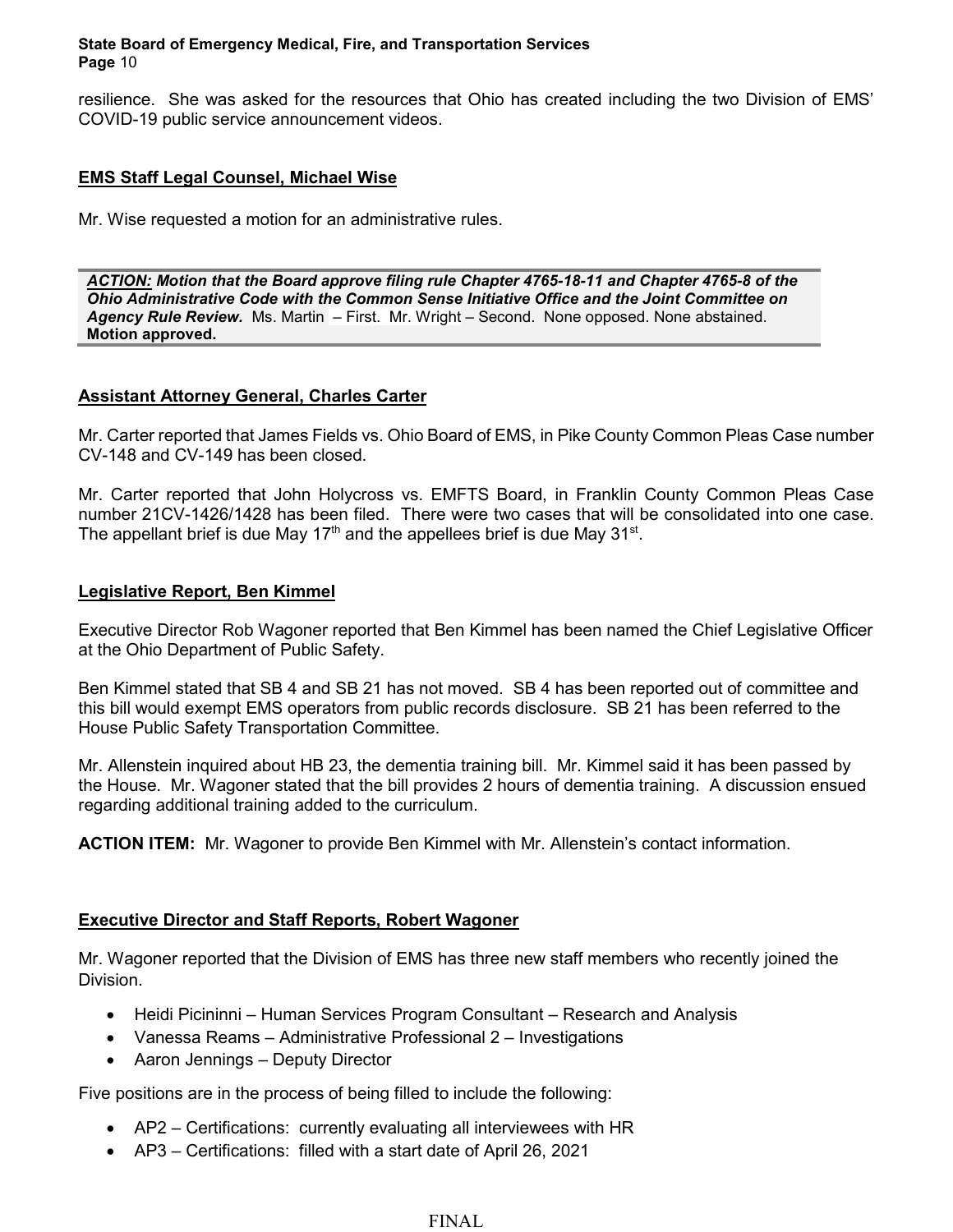- PA2 Grants: awaiting applications to review. All interview questions have been submitted to HR.
- Human Services Program Consultant Research & Analysis: applications have been received and are being evaluated in order to schedule interviews
- AP2 Medical Transportation: interviews are being scheduled

Director Stickrath and ODPS Chief Legislative Officer Ben Kimmel invited ODPS Directors from BMV, EMA, Ohio Homeland Security, EMS, OCJS, and ONIC to testify before the House Transportation and Public Safety Committee (Brian Baldridge, Chair; Riordan McClain, Vice Chair; Michael Sheehy, Ranking Member; and the other 10 Committee members) concerning our ODPS operations, each division's primary responsibilities, and recent activities.

# COVID-19 Activity

HB 404 extended deadlines that began on March 9, 2020 and were scheduled to end on April 1, 2021. The cohort now has until July 1, 2021 to renew their credentials or complete their certification processes

As of this date, the EMFTS Board and all Committee/Subcommittee meetings may return to face-to-face meetings commencing on July 1, 2021. DEMS staff will continue to monitor this situation and keep everyone updated.

DEMS is currently monitoring additional guidance from the FDA and CDC concerning the Johnson & Johnson/Janssen® COVID-19® vaccine in order to update our published training resources.

# Points of Interest

Mr. Wagoner reminded the EMFTS Board members that the 2020 Financial Disclosure statements are due no later than May 17, 2021. He also stated that the annual ethics law training options are available to complete by December 31, 2021.

# HB444 Impact

ORC 4765.43 (D)(2) – an EMS organization that is substantially using volunteers. This allows any individual authorized under continuing law to drive an ambulance for an emergency medical service organization to drive the ambulance to the scene of an emergency without an EMT, AEMT or paramedic present in the ambulance, as former law required. The law specifies that in this scenario the authorized individual must meet an EMT, AEMT, or paramedic at the scene of the emergency. It also specifies that in this scenario, the authorized individual must continue as the driver while transporting a patient from the scene of the emergency. This is to ensure that at least one medical professional is in the back with the patient. The ambulance staffing matrix is only required to have one EMT, AEMT, or paramedic providing patient care during transport. The driver does not need to be EMS certified, but rather only meet the driver qualifications as follows:

- At least 18 years old with a valid driver's license
- Meet at least one of the following:
	- o Hold a valid certificate to practice as an EMR, EMT, AEMT, or paramedic.
	- $\circ$  Hold a valid fire training certificate issued under 4765.55 of ORC to provide services as a firefighter
	- $\circ$  Employed and in good standing as a sworn sheriff, deputy sheriff, constable, police officer, marshal, deputy marshal, or highway patrol trooper in Ohio.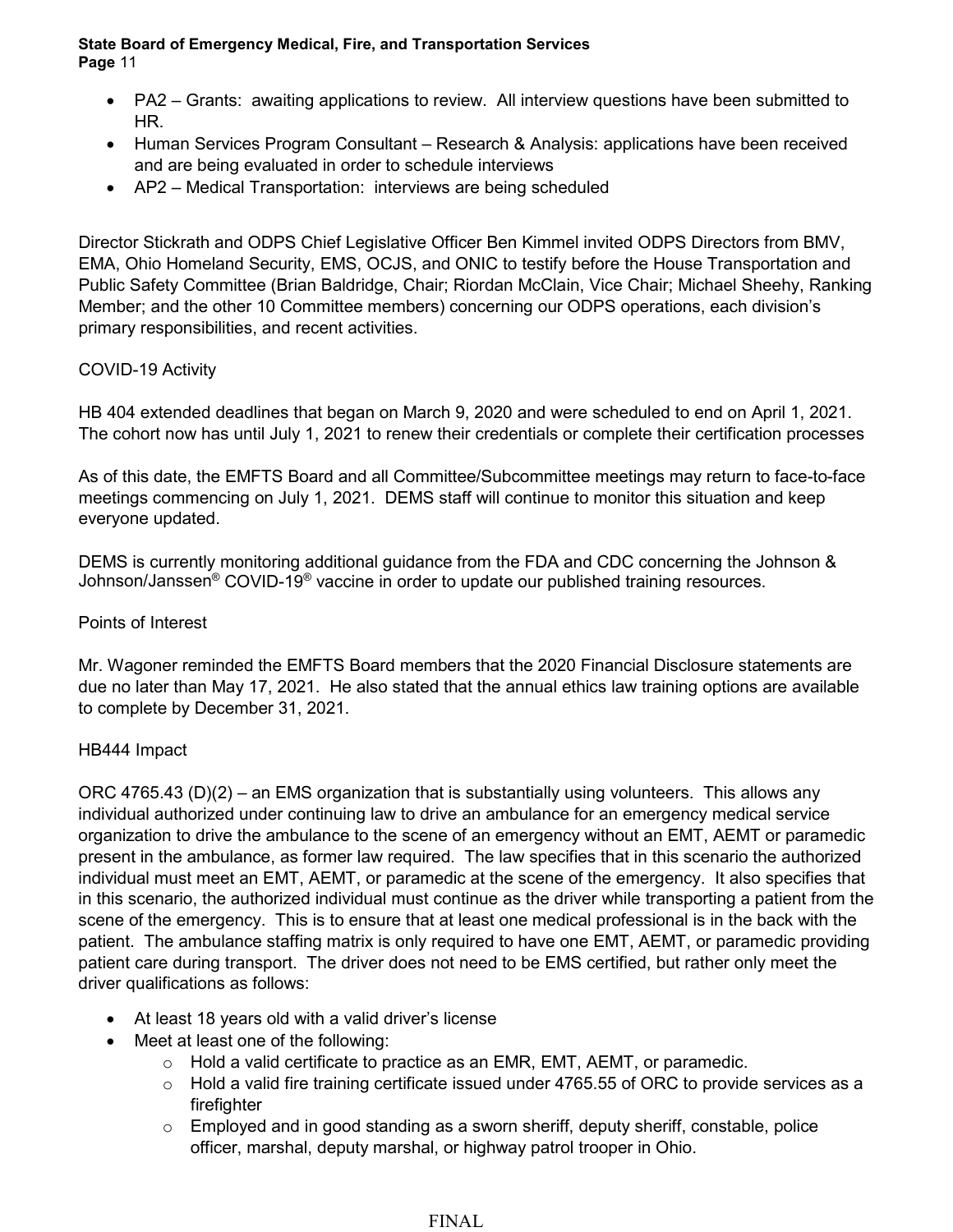> $\circ$  Have successfully completed either the EVO course approved by NHTSA or an equivalent course approved by the EMFTS Board.

## **GRANTS, Johanna Burgess**

The 2021-2022 Ohio EMS Grant applications are currently being reviewed for compliance and scoring. The recommended agencies for the second cycle of funding have been approved by the EMFTS Board and notices of award are being prepared and sent to agencies.

| <b>2022 Grant Applications Received</b>                            |                        |                                                       |                                                                 |  |
|--------------------------------------------------------------------|------------------------|-------------------------------------------------------|-----------------------------------------------------------------|--|
| <b>Priority One Training and Equipment Grant</b>                   |                        |                                                       | 657                                                             |  |
| <b>Supplemental Grants</b>                                         |                        |                                                       | 70                                                              |  |
| <b>Priority 2-5 Traditional Research Proposals</b>                 |                        | 2                                                     |                                                                 |  |
| <b>Priority 2-5 RFP</b>                                            |                        |                                                       |                                                                 |  |
|                                                                    |                        |                                                       |                                                                 |  |
| <b>TYPE</b>                                                        | <b>ALLOCATED FUNDS</b> | <b>AMOUNT</b><br><b>REIMBURSED</b>                    | <b>REMAINING END</b><br><b>OF GRANT CYCLE</b><br><b>BALANCE</b> |  |
| Priority One - Training & Equipment<br>Grant                       | \$2,150,308.14         | \$1,914,196.45                                        | \$238,157.90                                                    |  |
|                                                                    |                        |                                                       |                                                                 |  |
| Priority One - Supplemental Grant                                  | \$<br>78,571.00        | \$<br>78,570.68                                       | \$0                                                             |  |
| Priority $2 - 5$ Research Grant                                    | 2020-2021              | All Contracts<br>Executed<br>extension:<br>12/31/2021 | N/A                                                             |  |
| <b>COVID-19 PPE Reimbursement Grant</b><br>(\$1500/agercy maximum) | \$<br>425,000.00       | \$241,277.67<br>(197 agencies)                        | \$183,722.33                                                    |  |

Ms. Burgess requested Board approval for \$30,000 each to the following four (4) agencies for the purchase of AED monitors:

- Riverside Fire Department
- Higginsport Volunteer Fire and EMS
- Perry Port Salem Rescue Squad
- Gratis EMS

*ACTION: Motion that the Board approve \$30,000 each to the following four (4) agencies for the purpose of purchasing AED monitors: Riverside Fire Department, Higginsport Volunteer Fire and EMS, Perry Port Salem Rescue Squad, and Gratis EMS.* Mr. Marchetta – First. Ms. Jenkins – Second. None opposed. None abstained. **Motion approved.**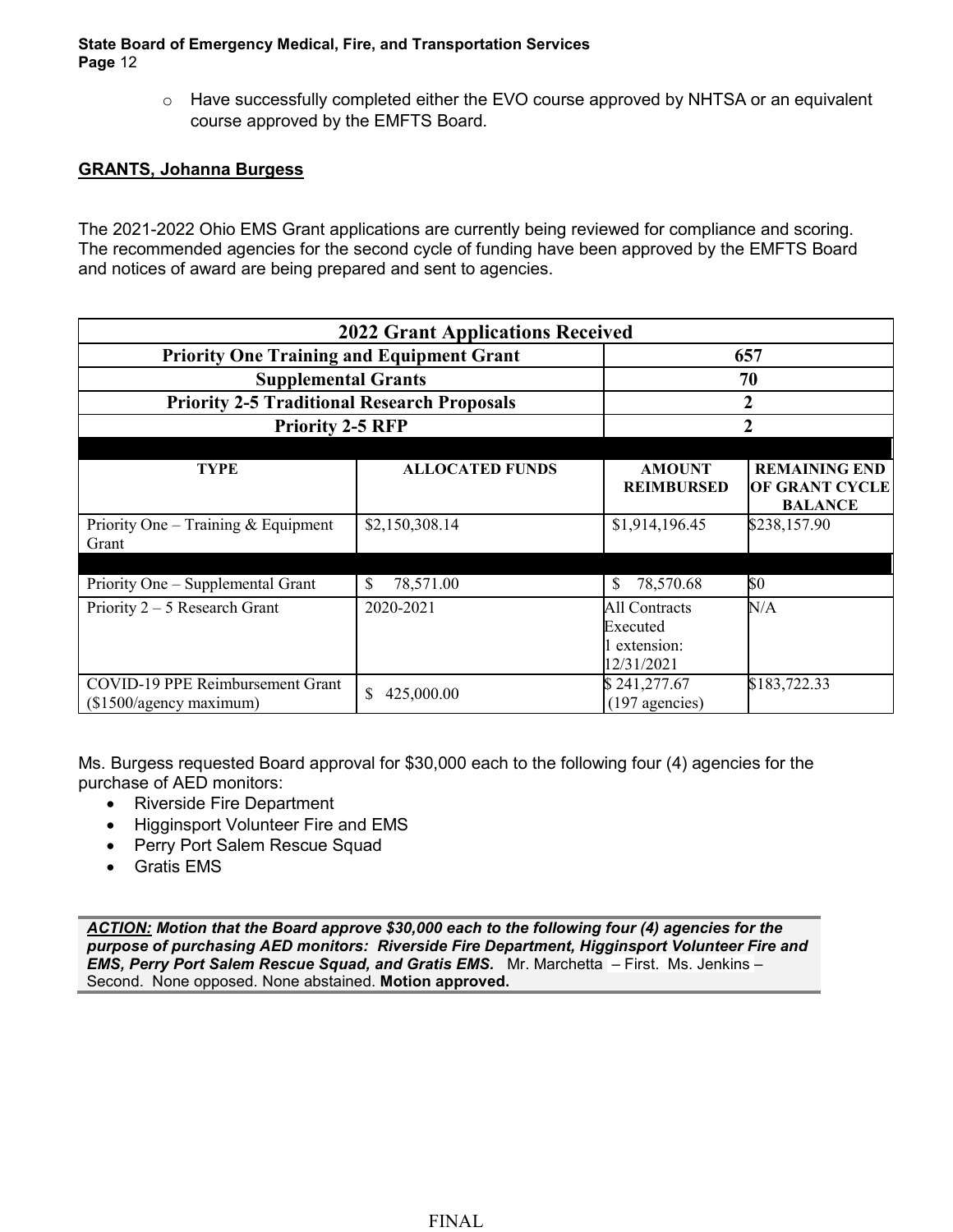#### **EMS Exemption Requests, Ellen Owens**

Ms. Owens stated that there were not any exemption requests; however, there is a request for a voluntary surrender. Mark A. Bregar has requested to voluntarily surrender his certifications because he does not wish to maintain his certifications. There are no investigations or audits to be considered.

*ACTION: Motion that the Board approve the request from Mark A. Bregar, #135990, for a voluntary surrender of his certification as an emergency medical technician.*  Mr. Allenstein – First. Mr. Marchetta – Second. None opposed. None abstained. **Motion approved.**

For informational purposes only, currently there are 6,652 with EMS and Fire certificates under HB 404 extensions until July 1, 2021 that will need to be renewed prior to that date.

#### **Education, James Burke**

Mr. Burke reported that the Education section is currently conducting the site visits for continuing education and fire schools via Microsoft Teams®. Also, they are conducting training for all EMS program directors through Microsoft Teams® to update them on the database changes that have been implemented to incorporate the extensions by the various house bills and to inform them of any deadlines.

#### **Medical Transportation, Dave Fiffick**

Mr. Fiffick presented the list of medical transportation renewal applications with expiration dates of February 2021, March 2021 and April 2021. Staff is requesting a motion and approval pending a satisfactory inspection.

*ACTION: Motion to approve the medical transportation renewal applications with expiration dates of February 2021, March 2021 and April 2021; pending a satisfactory inspection.* Mr. Marchetta – First. Mr. Resanovich – Second. None opposed. None abstained. **Motion approved.**

Mr. Fiffick presented the list of medical transportation applications for February 2021, March 2021, and April 2021 new services. Staff is requesting a motion and approval pending a satisfactory inspection.

*ACTION: Motion to approve medical transportation applications for February 2021, March 2021, and April 2021 for new ambulette services, ambulance services and air medical; pending a satisfactory inspection.* Mr. Uhl – First. Mr. Wright - Second. None opposed. None abstained. **Motion approved.**

#### **BOARD COMMITTEE REPORTS**

#### **Trauma Committee, Diane Simon**

Ms. Simon reported that the Trauma Committee meeting was held virtually on March 10, 2021. There was a quorum.

The trauma data deadlines were pushed back due to COVID-19. The deadline has passed; therefore, 2020 data has been coming in.

In May the Trauma Committee will be begin the rules review process.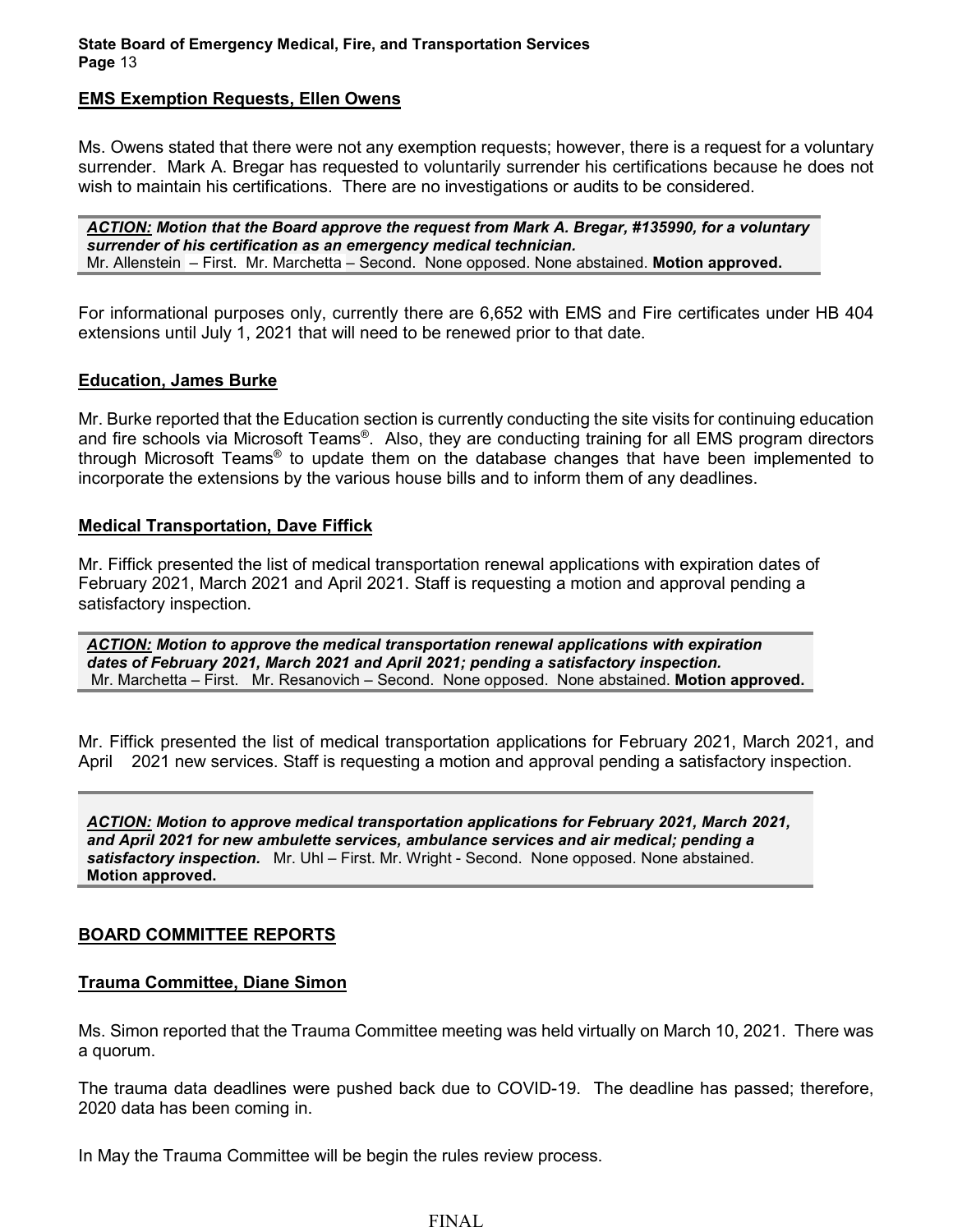The ORTOC is getting their second phase of validation completed.

The education workgroups based off of the IEM Reports on trauma education have both met once. There are two workgroups, a Universal workgroup and a Rural workgroup. Numerous educational gaps were indicated, especially in the rural areas.

The American College of Surgeons have begun verifications virtually. There are a couple of centers who had their virtual verification and they will share the process with the Trauma Committee on May 12, 2021.

# **Education Committee, George Snyder**

Mr. Snyder reported that the committee met on April 20, 2021 and there was quorum.

A lot of time was spent on the manuals for the EMT and EMR psychomotor evaluations. The workgroup has been doing a lot of work in getting the manuals written. Discussions were focused on the required skill stations and what they would require based on the National Registry.

The committee is working on the Implementation of the Instructor II. Every instructor has met the requirements for Instructor I. More depth will be given to instructors and also allow for more consistency with the NFPA standards.

Another training program was introduced to the Education Committee in December. Originally it was requested that the training be mandatory; however, after much discussion it was decided to make it voluntary education.

Chief Burke stated that they are working through the process of the Instructor I and Instructor II. It is about 30 different chapters within the Ohio Administrative Codes that will be affected. Once a draft is created it will be sent out for review and comments.

As for continuing education, Chief Burke stated that Mr. Click who works with the Health and Wellness for First Responders have presented education that is available. The education will be made available to the providers close to where they live and work.

# **EMS-Children Committee, Dr. Schwartz**

Dr. Schwartz reported that they held a meeting via Microsoft Teams<sup>®</sup> on April 20, 2021 and there was quorum.

#### **EMSC Performance Measures**

The Ohio PECC Learning Collaborative State Team is offering pediatric training equipment to Ohio EMS agencies with a registered Pediatric Emergency Care Coordinator. Ohio EMSC has approved 41 applications and is currently reviewing 11 more. So far, 160 agencies have registered a PECC on the secure website hosted by the EMS for Children Innovation and Improvement Center (EIIC).

The EMS for Children Survey of Ohio EMS agencies ended on March  $19<sup>th</sup>$ , with 20.2% of agencies responding. More details on the results of the survey will be available shortly.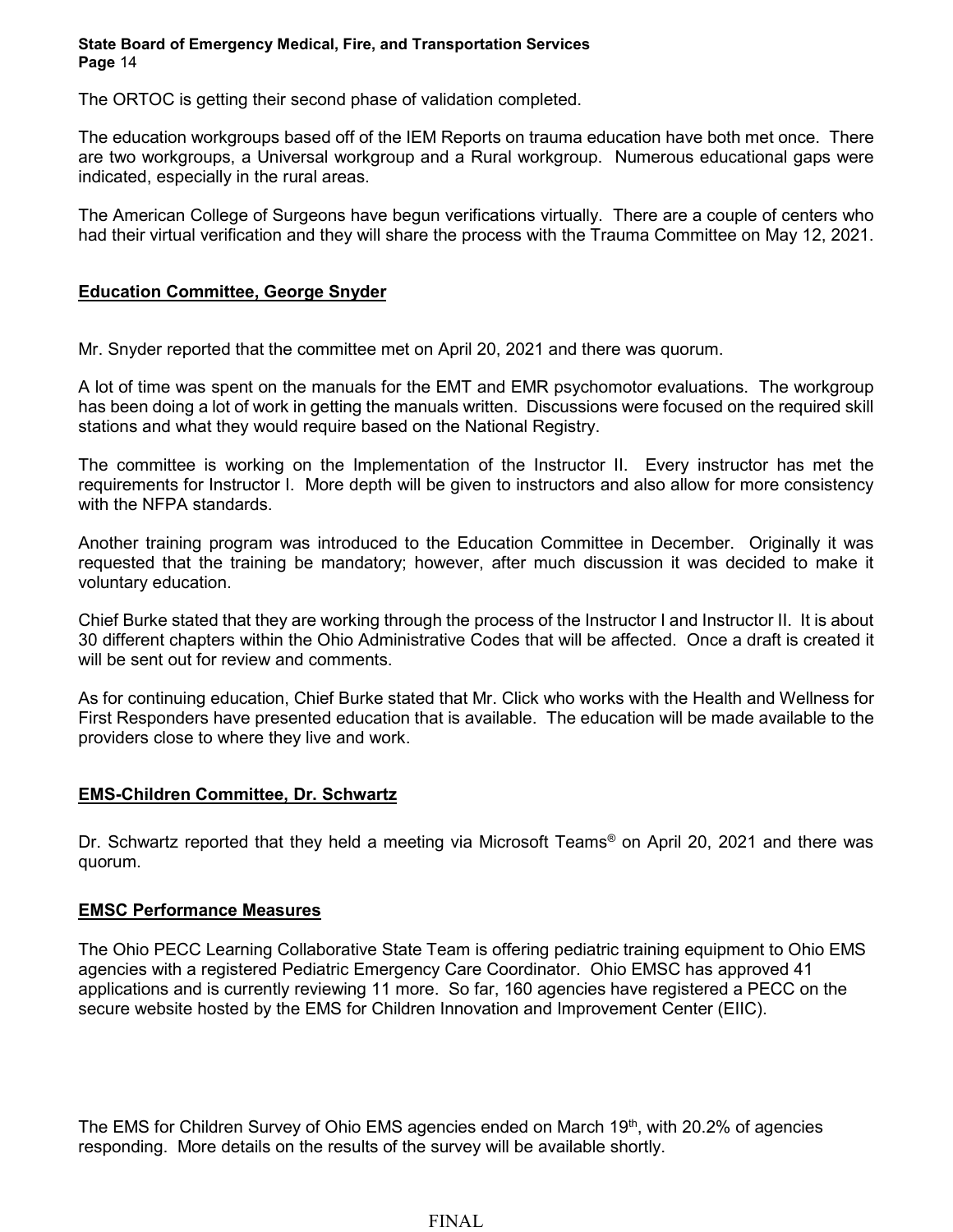The National Pediatric Readiness Project will begin surveying hospitals about their pediatric readiness in the emergency department beginning May 1<sup>st</sup> and ending July 31<sup>st</sup>. All Ohio hospitals with an emergency department open 24/7 are to be included in the survey. The National EMS for Children Data Analysis and Resource Center (NEDARC) will be hosting the survey and will contact the hospitals initially.

Dr. Schwartz provided a webinar titled, "Pediatric Behavioral Health for EMS", on April  $7<sup>th</sup>$ . The webinar is the first of three on the topic of behavioral health and is a cooperative effort between Ohio EMS for Children and the ASPR Eastern Great Lakes Pediatric Consortium for Disaster Response. The next two webinars will be held on July 8<sup>th</sup> and November 10<sup>th</sup>. Nationwide Children's Hospital is providing continuing education credit for attending the live webinars and is also making them available for CE after the initial airing.

# **Other Activities**

Joe Stack and Dr. Schwartz are working with the Ohio Department of Health to update the Emergency Guidelines for Schools document, ensuring accurate guidance is provided to school nurses and staff in responding to emergencies in their schools. Future calls will continue the project.

# **EMS System Development, Kent Appelhans**

Mr. Appelhans stated that there was a meeting on April 20, 2021; however there was not a quorum. The committee had many discussions.

## **Homeland Security Subcommittee, Mark Resanovich**

Mr. Resanovich reported that the subcommittee has not had a meeting.

#### **EMS Rural Subcommittee, Kent Appelhans**

Mr. Appelhans stated that the subcommittee met on April 20, 2021 and there was a quorum. He reported that the chair, Eric Burns, led the virtual meeting. The December 17, 2019, minutes were approved. This was the committee's first meeting since that date.

Director Wagoner has not received any information from the National Rural EMS & Care Conference team about rescheduling the canceled 2020 event in Columbus, Ohio.

Due to the Governor's House Bill 197 and 404 extensions, data for recruiting and retention is unknown because of the extended dates for renewals, submission of initial application, and testing dates.

Mr. Burns shared information about EMS On The Hill, which included grants that may be offered and that the application process needs improvement. He also shared that the Department of Labor and Statistics does not have accurate numbers of EMS and Fire providers. E.g. If you are a plumber, but you are also on the fire department, you get counted only in the plumber stats but not in the fire provider stats. The department lists about 250,000 dual certified EMS and Fire providers nationwide. The committee thought 1.5 million is closer to the actual number on the list.

Mr. Burns discussed sending an email or using Survey Monkey for the committee members to share what the top five goals for the committee could be. Support staff will work with Mr. Burns to gather information for discussion at the committee's June 15, 2021, meeting.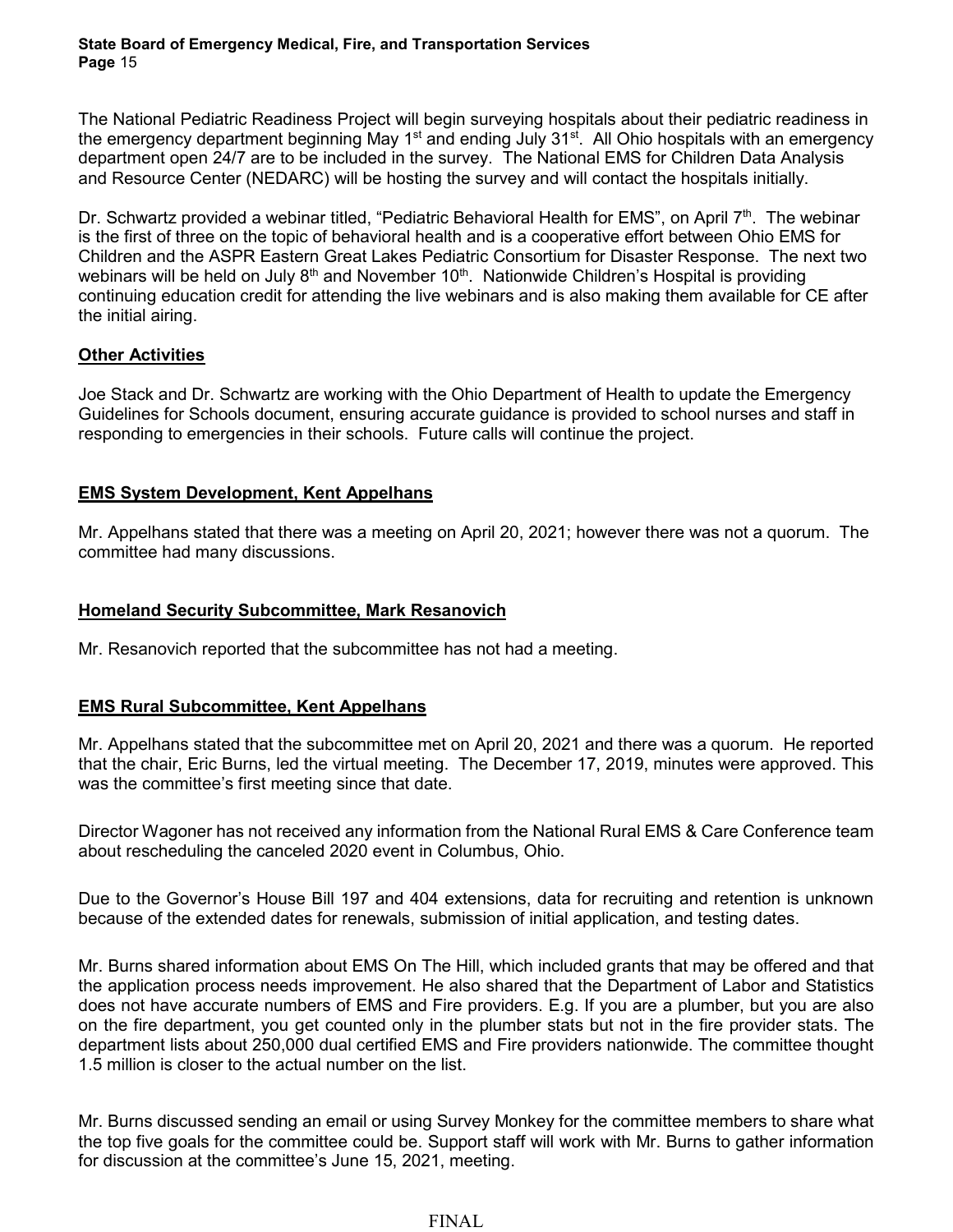Mr. Appelhans requested a motion on behalf of chair, Eric Burns to appoint Lucas Palm to the Rural Committee.

*ACTION: Motion to approve the appointment of Mr. Lucas Palm to the EMS Rural Committee.*  Mr. Marchetta – First. Mr. Allenstein – Second. None opposed. None abstained. **Motion approved.**

# **Medical Oversight Committee, Geoff Dutton**

Mr. Dutton reported that the Medical Oversight Committee met April 20, 2021 and there was a quorum. He stated that there was a discussion regarding an interest in developing a pandemic after action project in possibly reaching out to department chiefs to gather information. This would be an opportunity to highlight all of the great work that has been done paired with the benefit of hind sight to look at different ways to improve.

There was some discussion regarding the expiring legislation related to the nasal swabs and the EMS personnel working in the hospitals. An inquiry was made regarding the renewal of this legislation and, if not what could be considered regarding this expiring legislation. Mr. Resanovich reported that the question centered around EMS providers working in the hospital outside of the emergency room within the hospital and whether it should continue. There should be more discussion regarding this matter. This would be a legislative need for the future. Executive Director Wagoner reported that SB 310 which enabled swabbing has a sunset date of May 1, 2021. A discussion ensued regarding these issues. It was decided to contact our legislative liaison should there be interest by the committee and the EMFTS Board to pursue legislation.

The other topic of discussion was the State of Ohio EMS Medical Director's Conference. It was cancelled in 2020, and at this point it is not known if there can be an in person conference this year. The Committee members do not want to conduct this conference virtually.

Committee membership will be under review to determine the current demographic composition of the Committee and to identify the demographic and diversity gaps that exist. This data will serve as a guide to appropriately fill future committee seat vacancies.

# **Medical Transportation Committee, Tom Allenstein**

Mr. Allenstein reported that the committee met on April 20, 2021 and there was a quorum.

This committee will be looking at attendance, possibly remove some members, and adding members appropriately. There are a couple members who will be resigning for various reasons.

The committee reviewed the projects such as the ambulance and ambulette rules. These need to be completed later this summer. Mr. Resanovich will be updating some of the rules.

A discussion was held by the committee regarding the KKK specifications and whether this should be attached to legislation and pushed forward in a manner that would allow the Division to meet all specifications.

#### **Critical Care Subcommittee, Tom Allenstein**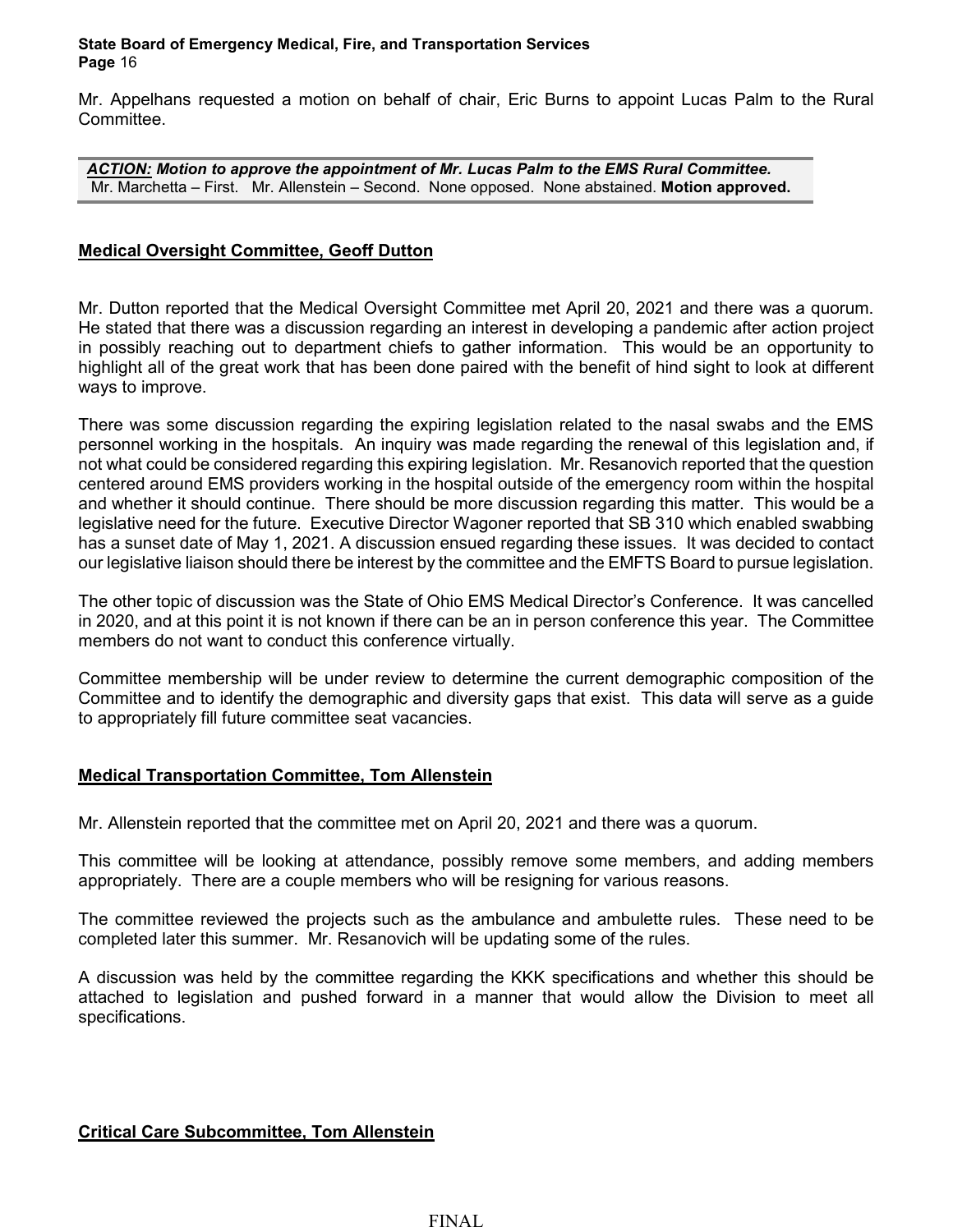Mr. Allenstein reported that the committee met on April 20, 2021 and there was a quorum.

There were discussions regarding endorsements and continuing to move that process forward.

The committee will continue to look at the rules. Care needs to be taken when looking at the rules because all regulatory editions that include the word "shall" requires deletion of this word from two existing regulations within the Ohio Administrative Code.

## **Alternate Transportation Subcommittee, Mark Resanovich**

Mr. Resanovich reported that the committee had a meeting on April 20, 2021.

The subcommittee is looking at the alternate transportation available. Several members have had meetings with the sponsors of legislature. Currently, there is a legislative bill on the use of stretcher vans. The ability for reimbursement and associated rates on medical transports and ambulances must be protected. The subcommittee should also consider the potential look of alternate transport vehicles in the future. Vanessa Williams, the regional representative for CMS, attended the meeting. People who have medical conditions that create needs to go to and from hospitals, nursing homes, or treatment sites are the patients that need to be on a cot to be transported. The subcommittee is not speaking with regards to non-medical transport.

Rules will need to be worked on for the non-emergent medical transportation and the guidelines. The rules will be presented to the Medical Transportation committee and then to the EMFTS Board for approval.

# **Scope of Practice Ad-Hoc Committee, Kevin Uhl**

Mr. Uhl reported that the committee met March 23, 2021 and had a quorum. Mr. Uhl welcomed Mr. Dutton back to the committee.

The committee has been working off of a checklist to make sure that they are covering all our bases. The EMFTS Board received the list of scope of practice items to review. This is the first phase of the process. The spreadsheet was color coded. The committee wants to match the National EMS Scope of Practice Model as closely as possible. A discussion ensued regarding several scope of practice items on the spreadsheet. The goal of the committee is to make these items permissible per each level and may not be applicable to every department. Many suggestions were made to add to the spreadsheet for the Scope of Practice committee to review.

Executive Director Wagoner stated that within the last three weeks that the National EMS Scope of Practice Model was amended. Therefore, the matrix/spreadsheet will need to be updated to reflect these changes.

#### **Human Resources Ad-Hoc Committee, Mark Resanovich**

Mr. Resanovich reported that the committee have not met.

## **EMS Star of Life Awards**

Ms. Koker, coordinator for the EMS Star of Life Awards, reported that there have not been any changes. At this point, it is unknown if an in-person awards ceremony can be conducted this year.